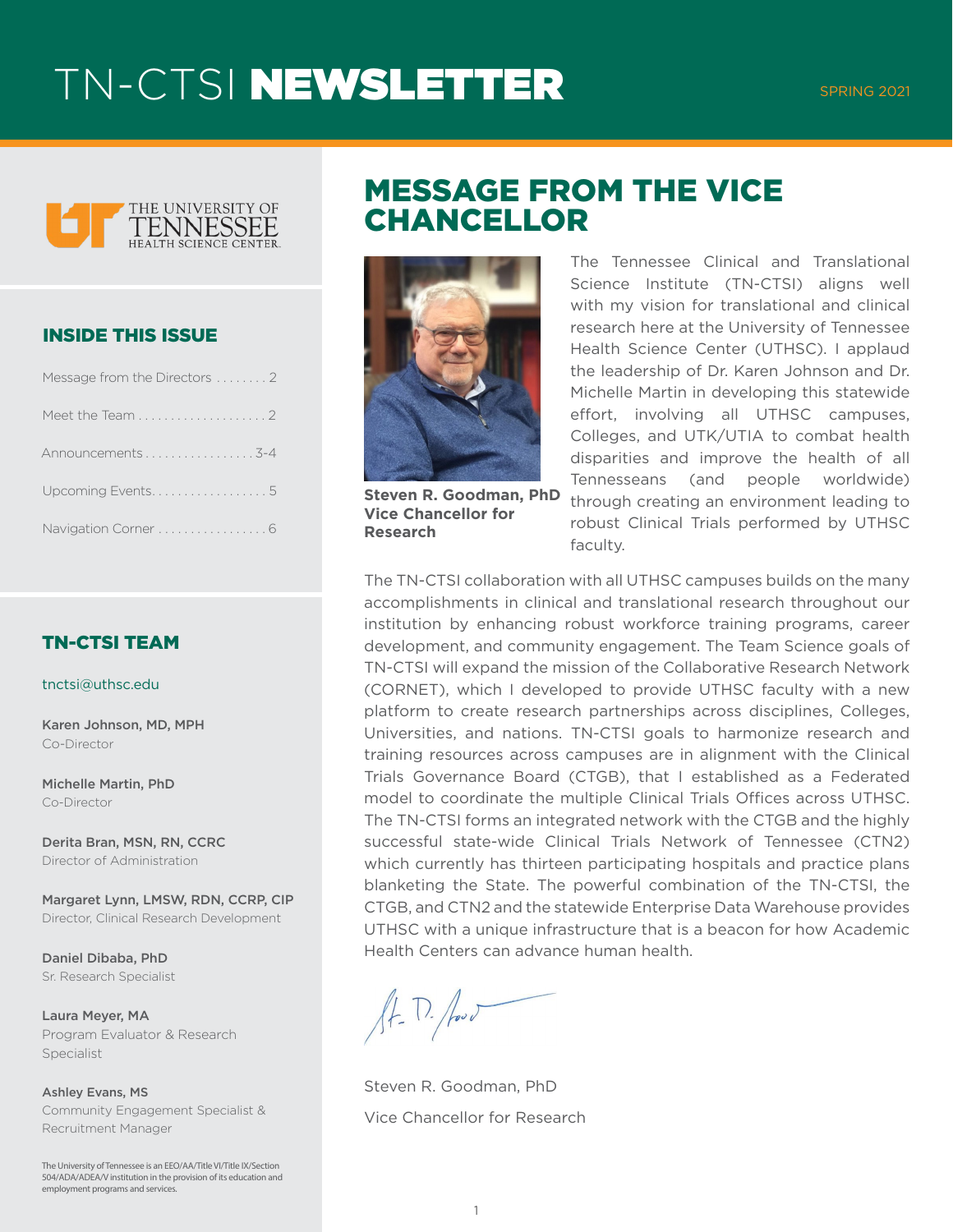

**Karen Johnson, PhD TN-CTSI Co-Director**



**Michelle Martin, PhD TN-CTSI Co-Director**

### MESSAGE FROM THE DIRECTORS

The Tennessee Clinical and Translational Science Institute (TN-CTSI) stimulates the discovery and translation of biomedical research into clinical practice to improve population health through a diverse set of services and resources. By providing critical education and training, funding opportunities, resources, and interdisciplinary expertise, TN-CTSI helps clinical and translational researchers advance their discoveries and develop novel therapies aimed at improving health care for all.



**Derita Bran, MSN, RN, CCRC Director of Administration**

### MEET THE TEAM



**Margaret Lynn, LMSW, RDN, CCRP, CIP Director of Clinical Research** 



**Daniel Dibaba, PhD Senior Research Specialist**



**Laura Meyer, MA Program Evaluator & Research Specialist**



**Ashley Evans, MS Community Engagement Specialist and Recruitment Manager**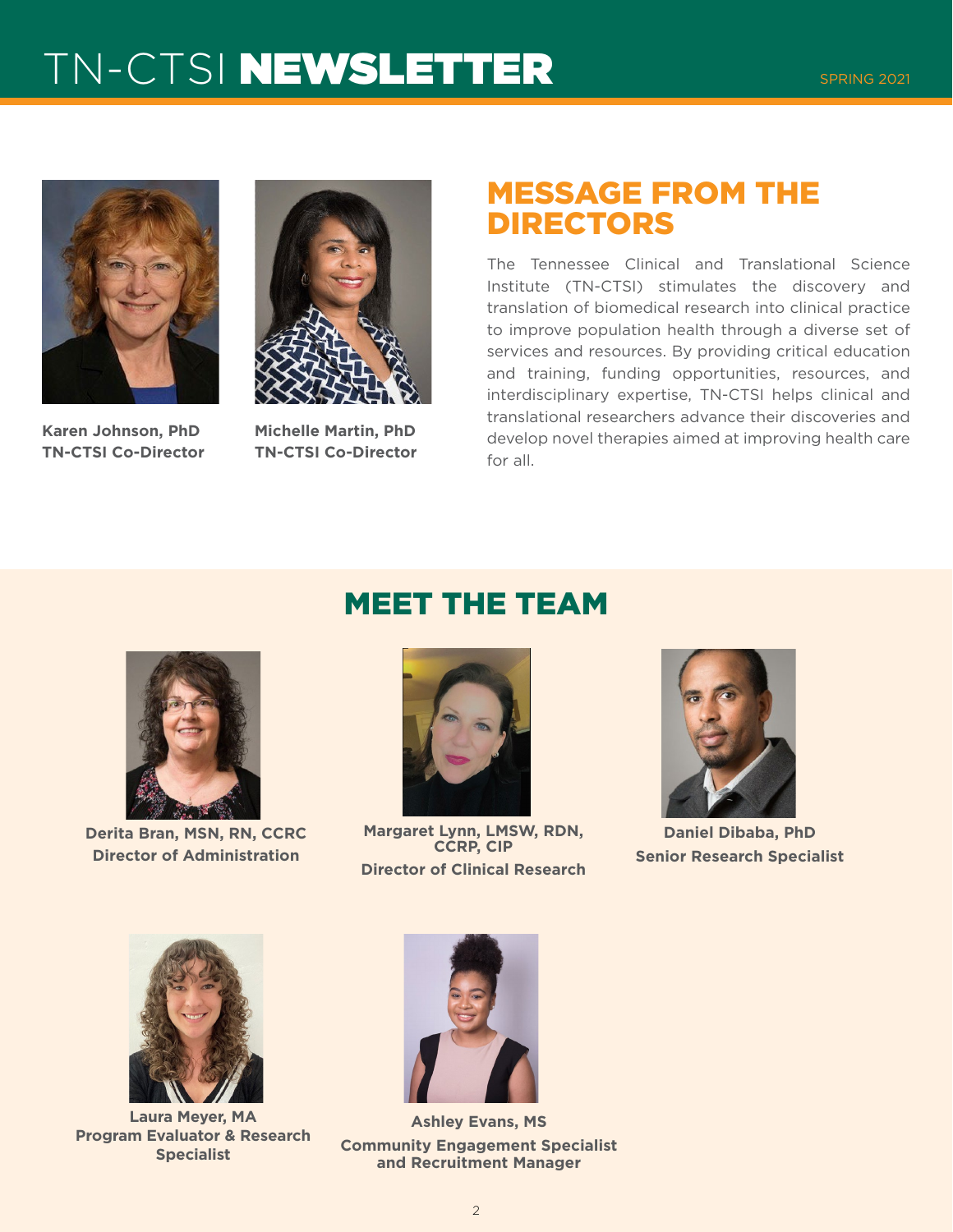### ANNOUNCEMENTS



**UTHSC Professor Dr. Charisse Madlock-Brown Participating in National COVID Data Research Collaborative**

**Charisse Madlock-Brown, PhD, MLS**

One of UTHSC's data scientists is applying her extensive expertise in informatics to a national effort to leverage big

data in the fightagainst COVID-19.

Charisse Madlock-Brown, PhD, MLS, and faculty member in Health Informatics and Information Management at UTHSC, is a co-lead for one of the clinical domain teams of the National COVID Cohort Collaborative (N3C). The N3C is a partnership among the National Center for Data to Health (CD2H) and National Center for Advancing Translational Sciences (NCATS)-supported Clinical and Translational Science Awards (CTSA) Program hubs. It includes clinicians, informaticians and biomedical researchers from more than 60 institutions working to turn data from hundreds of thousands of medical records from coronavirus patients into treatments and predictive analytical tools that can help address the evolving pandemic.

Dr. Madlock-Brown is the co-lead for the Social Determinants of Health (SDoH) team. The team's goal is to identify questions that either validate current research or answer new questions for local policy around COVID-19, the impact of groups experiencing resource challenges, and the impact of the pandemic on inequalities.

"The N3C project has provided researchers from across the country with invaluable resources to identify the social determinants of health related to vulnerability to high COVID-19 incidence and poor outcomes," Dr. Madlock-Brown said. "As co-lead for the SDoH task team, I can facilitate the development of robust research protocols, integrate various

datasets, coordinate training on the N3C platform, collaboratively analyze COVID-19 data, and provide opportunities for investigators to share related research and propose ideas."

Dr. Madlock-Brown, who is also the Co-Director of TN-CTSI's Informatics Core, received training over the summer on the N3C data access platform and is the point of contact for UTHSC's utilization of N3C. UTHSC researchers interested in COVID and SDoH are free to join and should contact Dr. Madlock-Brown at [cmadlock@uthsc.edu.](mailto:cmadlock%40uthsc.edu?subject=)

### **Wenjing Zhang Secures TN-CTSI Pilot Project Award for Cutting-Edge Research Using 3D Bio Printing**

The TN-CTSI continues to support innovative research for improving the health of Tennesseans, most recently by awarding pilot funding to Wenjing Zhang, MD, PhD, assistant professor in the Department of Genetics, Genomics, and Informatics for her project entitled "De novo periodontal ligament regeneration using Biosynsphere technology".

Dr. Zhang is collaborating with co-PI George Huang, DDS, DSc, Professor of Bioscience Research in the College of Dentistry, on the project. Using the cuttingedge technology of Biosynphere, a bio-ink used in stem-cell derived 3D bioprinting, the team aims to create periodontal ligament-covered roots for regeneration of the periodontal ligament on avulsed teeth. The team will conduct in vitro tests, followed by testing the regeneration of PDL in animal models.

The \$20,000 award was part of a TN-CTSI pilot funding opportunity designed to stimulate innovative, interdisciplinary, team-based health disparities research, with the ultimate goal of giving rise to future extramural funding.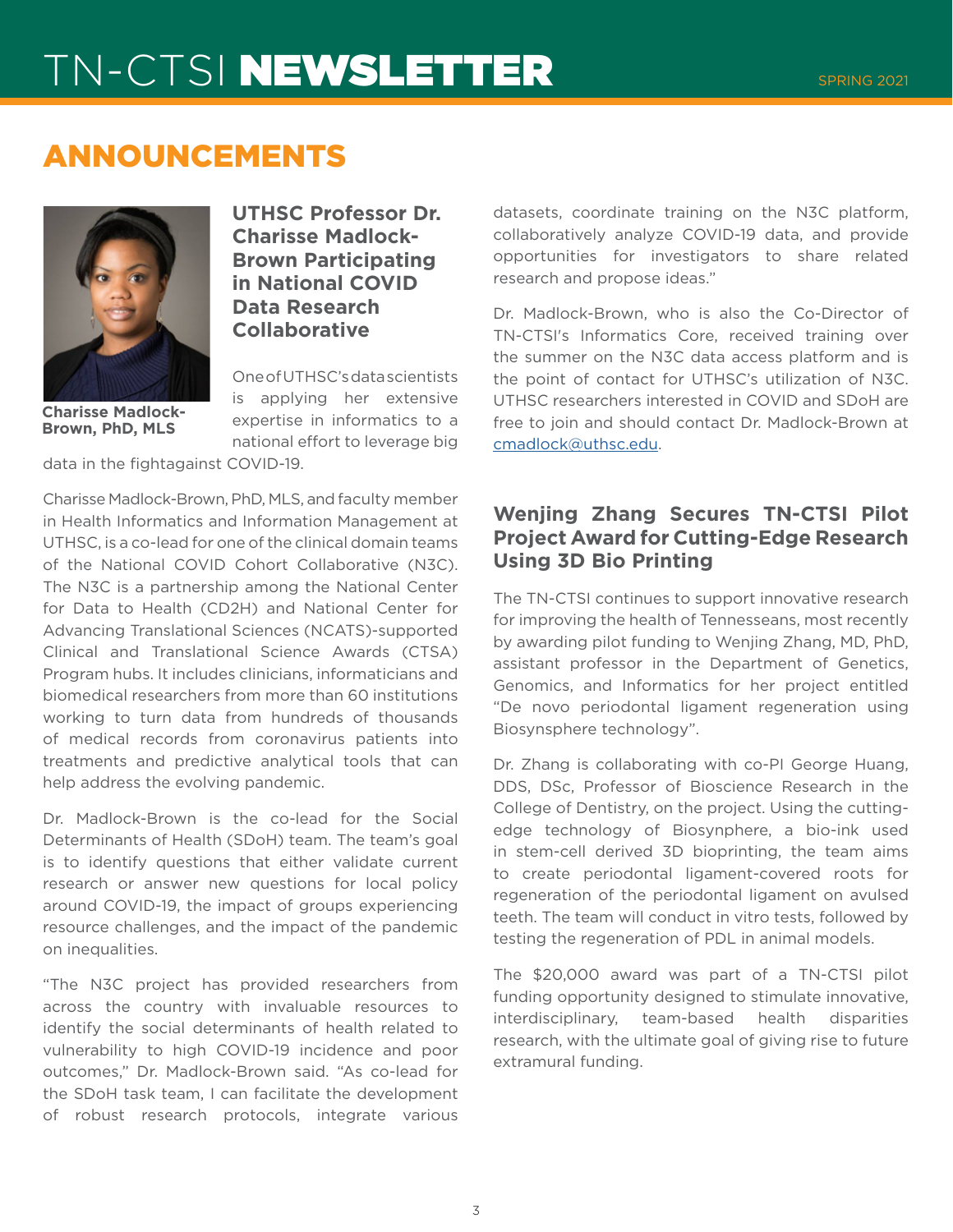### ANNOUNCEMENTS



**Sarah Rhoads, PhD, DNP, WHNP-BC, RNC-OB, FAAN**

#### **Dr. Sarah Rhoads Awarded Supplemental Funding for COVID-19 Related Study**

Congratulations to Professor Sarah Rhoads, PhD, DNP, WHNP-BC, RNC-OB, FAAN, on the funding of a supplemental proposal titled "COVID-19 Related Enhancement Funding – Comparing Quality of Telemedicine & Standard Provider Visits with Healthcare Utilization Metrics of Older Patients with Heart Failure During Covid-19 Pandemic."

The \$162,409 award provides one year of additional funding on Dr. Rhoads' subaward with the University of Arkansas for Medical Sciences (UAMS) for the PCORI award iCOACH INNOVATIVE CARE MODEL FOR OLDER ADULTS WITH CHRONIC HEART FAILURE. Dr. Rhoads is Co-Investigator and site Principal Investigator on the supplemental award. The purpose of the study is to evaluate telehealth implementation during the COVID-19

pandemic with an emphasis on quality, satisfaction, and usability.

Dr. Rhoads will help recruit telehealth patients and providers from UAMS and West Tennessee Healthcare for a survey and qualitative interviews.

#### **BERD Welcomes New Faculty Members**





**Hyo Young Choi, PhD Xiaoyu Liang, PhD**

The BERD Clinic is proud to welcome new faculty members, Dr. Hyo Young Choi and Dr. Xiaoyu Liang.

Dr. Hyo Young Choi's research areas include statistical genomics, machine learning, and high dimensional data analysis. She is interested in the development and application of statistical methods to reveal novel scientific findings in modern biological datasets.

Dr. Liang's research interests lie generally in statistical genetics and epigenetics regulation in psychiatric disorders. Her research focuses on developing

statistical methods and computational tools for jointly analyzing multiple phenotypes, drug and alcohol addiction and its relationship with HIV infection, DNA methylation aging clocks, and single-cell RNA sequencing analysis.



**Alex Mason, PhD**

to and leading longitudinal birth cohort studies of neurocognitive and psychosocial development as well as family- and school-based randomized prevention trials.

The BERD also welcomes Epidemiology faculty member, Dr. Alex Mason to the team as a new host of BERD clinics.

Dr. Mason's research focuses on the developmental etiology and prevention of substance misuse and co-occurring problems (e.g., conduct problems, depression) in youth. He has experience contributing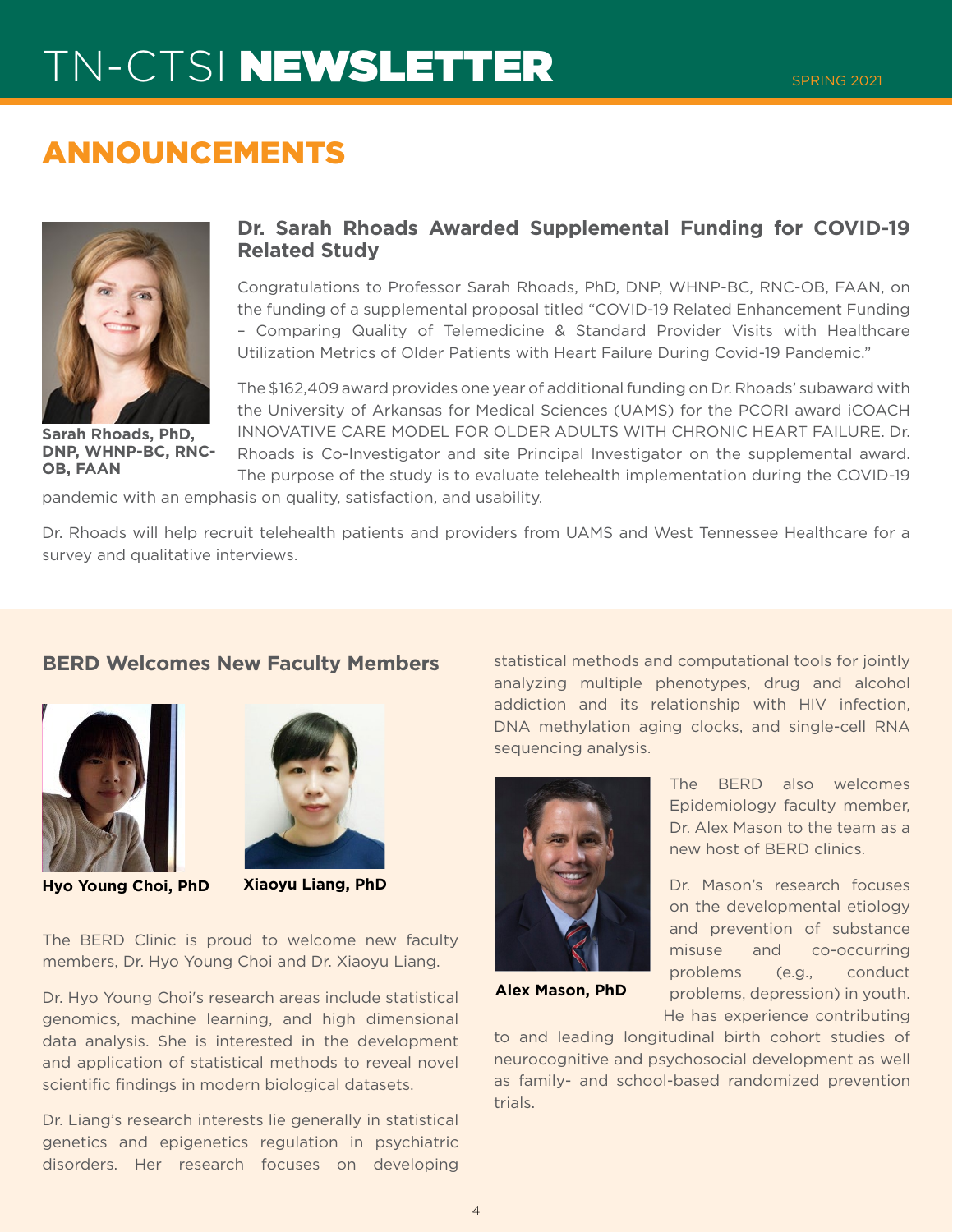### UPCOMING EVENTS

#### **TN-CTSI Educational Events**

Research 103 will be offered in April 2021. It will be 7 Zoom sessions and will build upon the basic research training provided by Research 101 (Spring 2020) and the more advanced topics offered in the Research 102 series (Fall 2020). Topics to be included in Research 103: Using the Research Enterprise Data Warehouse database and TriNetX for Subject Recruitment and Using REDCap for Data Capture; Single IRB Approval; Diversity and Inclusion in Research; and Scientific Integrity and Preventing Research Misconduct.

A Principal Investigator Research Training series will be offered May 2021. There will be 9 Zoom sessions specifically targeted to the needs of principal investigators. Topics will include Study Design, Blinding, Confounding Events, Sample Size and Power; Developing and Following the Protocol; Planning Budgets and Contracts; and Subject Recruitment and Retention.

Watch for registration information in the UTHSC Daily Digest.

#### **BERD Events**

03/29, Dr. Omer Ozturk (Ohio State University), "Metaanalysis of quantile intervals from different studies with an application to a pulmonary tuberculosis data."

#### **Mid-South SOCRA Chapter**



SOCRA educational meetings will occur May, July, September, and November in 2021. Watch for

announcements through the UTHSC Daily Digest.

**For all the latest events and full information on each, please visit the [TN-CTSI Events Calendar on](https://tnctsi.uthsc.edu/
) [our webpage.](https://tnctsi.uthsc.edu/
)**